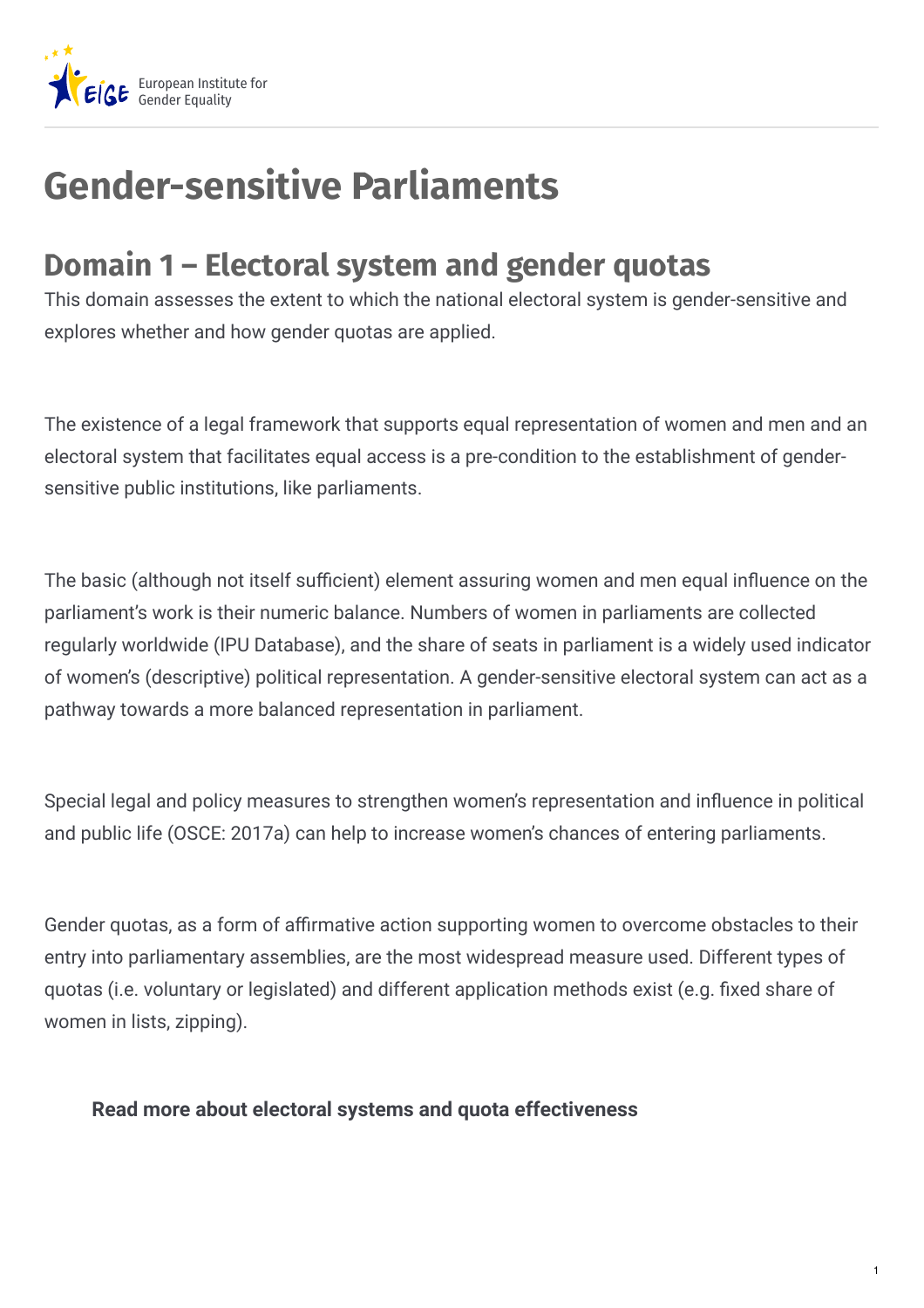The design of the quota system according to certain rules that match the electoral system (e.g. in relation to the placement or ranking of women and men on candidate lists) is central to achieving a positive impact and ensuring effectiveness. Quotas are easier to implement in proportional representation systems with large, multiple member districts than in majority/plurality systems with single member districts, where it is easier for parties to influence who is selected to stand in winnable constituencies (IPU/IDEA: 2013). Another crucial issue to consider here is whether women candidates are placed in winnable positions on lists or within districts.

As EIGE (2020, forthcoming) noted, gender quotas can help to bring about rapid change, albeit not always as quickly or as dramatically as might be expected. Nevertheless, the effectiveness of quota provisions depends on the existence of institutional bodies that supervise the application of those quotas and enforce sanctions for non-compliance (European Commission for democracy through law (Venice Commission: 2015; OECD: 2016; IPU/IDEA: 2013).

A major barrier to women's equal entry to parliament – and thus contributing to women's under-representation – is unequal *access to the resources needed* to successfully seek nominations or participate in electoral campaigns (International Knowledge Network of Women in Politics: 2018; IPU: 2008; UN WOMEN and UNDP: 2015).

## **Read more about how political parties can increase women's representation in parliaments**

EIGE (2020, forthcoming) noted that the representation of women in politics depends in part on the actions of political parties, which determine the selection of candidates for election and their position on candidate lists or within constituencies. This is significant, as it means that political parties can actively support women's participation by promoting women's candidacies, supporting their electoral campaigns and reinforcing their capacities once elected. However, although many parties adopt and apply voluntary gender quotas for candidates, this does not automatically lead to more visibility for women candidates unless there is relevant legislation that makes this practice compulsory (EIGE: 2020, forthcoming).

During the pre-electoral period, a party may implement specific measures to assure the presence of women. Alongside establishing candidate quotas, a party can ensure the placement of women in winnable positions and allocate funds for targeted training.